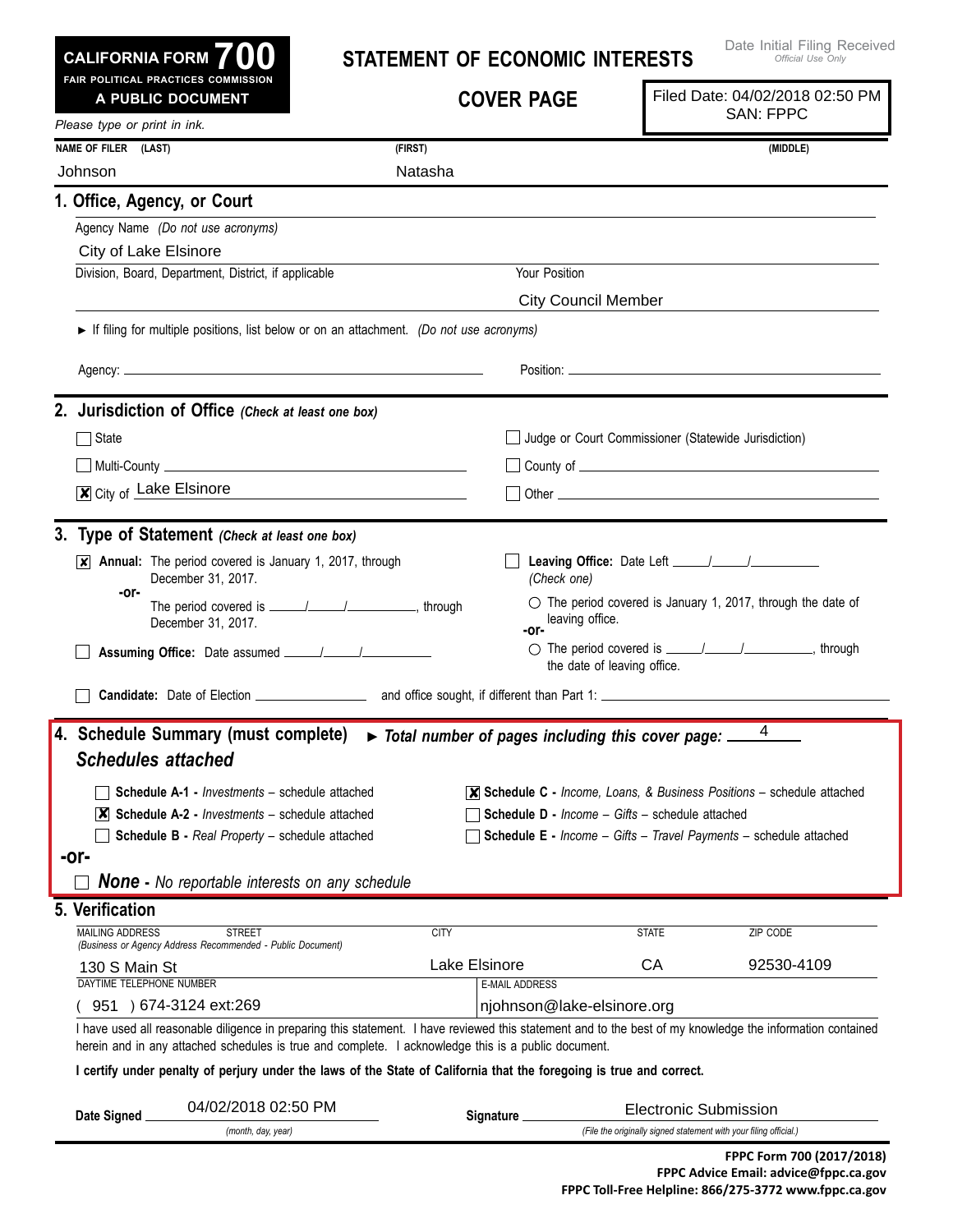## **Schedule A-2 Investments, Income, and Assets of Business Entities/Trusts** (Ownership Interest is 10% or Greater)

**700 Fair Political Practices Commission CALIFORNIA FORM**

Name

Natasha Johnson

| 1. BUSINESS ENTITY OR TRUST                                                                                         | ▶ 1. BUSINESS ENTITY OR TRUST                                                                                        |  |  |
|---------------------------------------------------------------------------------------------------------------------|----------------------------------------------------------------------------------------------------------------------|--|--|
| Javita                                                                                                              | Johnsons Carpet Cleaning                                                                                             |  |  |
| Name                                                                                                                | Name                                                                                                                 |  |  |
| 1835 Northwest Beacon Square Blvd Boca Raton FL 33487<br>Address (Business Address Acceptable)                      | 15360 Reagtta Way Lake Elsinore Ca 92530                                                                             |  |  |
| Check one                                                                                                           | Address (Business Address Acceptable)<br>Check one                                                                   |  |  |
| Trust, go to 2                                                                                                      | Trust, go to 2                                                                                                       |  |  |
| <b>X</b> Business Entity, complete the box, then go to 2                                                            | <b>X</b> Business Entity, complete the box, then go to 2                                                             |  |  |
| GENERAL DESCRIPTION OF THIS BUSINESS                                                                                | GENERAL DESCRIPTION OF THIS BUSINESS                                                                                 |  |  |
| Functional Beverage- Health & Wellness Direct Sales                                                                 | Service- Carpet, Tile & Uhpolstery Cleaning, water Extraction                                                        |  |  |
| IF APPLICABLE, LIST DATE:                                                                                           | IF APPLICABLE, LIST DATE:                                                                                            |  |  |
| FAIR MARKET VALUE                                                                                                   | FAIR MARKET VALUE                                                                                                    |  |  |
| $$0 - $1,999$                                                                                                       | $\frac{1}{20}$ - \$1,999                                                                                             |  |  |
| $\frac{1}{\text{ACQUIRED}}$ $\frac{17}{\text{DISPOSED}}$                                                            | <u>/ / 17 / / 17 / 17</u><br>ACQUIRED DISPOSED                                                                       |  |  |
| \$2,000 - \$10,000                                                                                                  | $\sqrt{$}$ \$2,000 - \$10,000                                                                                        |  |  |
| $\vert$ \$10,001 - \$100,000                                                                                        | \$10,001 - \$100,000                                                                                                 |  |  |
| \$100,001 - \$1,000,000                                                                                             | $\vert$ \$100,001 - \$1,000,000                                                                                      |  |  |
| Over \$1,000,000                                                                                                    | ◯ Over \$1,000,000                                                                                                   |  |  |
| NATURE OF INVESTMENT                                                                                                | NATURE OF INVESTMENT                                                                                                 |  |  |
| Partnership $\boxed{\mathbf{X}}$ Sole Proprietorship                                                                | Partnership $\boxed{\mathbf{X}}$ Sole Proprietorship $\boxed{\phantom{1}}$                                           |  |  |
| Other                                                                                                               | Other                                                                                                                |  |  |
| YOUR BUSINESS POSITION CO-OWNER                                                                                     | YOUR BUSINESS POSITION Co- Owner                                                                                     |  |  |
| 2. IDENTIFY THE GROSS INCOME RECEIVED (INCLUDE YOUR PRO RATA                                                        | > 2. IDENTIFY THE GROSS INCOME RECEIVED (INCLUDE YOUR PRO RATA                                                       |  |  |
| SHARE OF THE GROSS INCOME TO THE ENTITY/TRUST)                                                                      | SHARE OF THE GROSS INCOME TO THE ENTITY/TRUST)                                                                       |  |  |
| $X$ \$10,001 - \$100,000                                                                                            | $\vert$ \$10,001 - \$100,000                                                                                         |  |  |
| $$0 - $499$                                                                                                         | $$0 - $499$                                                                                                          |  |  |
| OVER \$100,000                                                                                                      | OVER \$100,000                                                                                                       |  |  |
| $$500 - $1,000$                                                                                                     | \$500 - \$1,000                                                                                                      |  |  |
| $$1,001 - $10,000$                                                                                                  | $$1,001 - $10,000$                                                                                                   |  |  |
| INCOME OF \$10,000 OR MORE (Attach a separate sheet if necessary.)<br><b>X</b> None<br>    Names listed below<br>or | INCOME OF \$10,000 OR MORE (Attach a separate sheet if necessary.)<br>$\mathsf{X}$ None<br>or     Names listed below |  |  |
| 4. INVESTMENTS AND INTERESTS IN REAL PROPERTY HELD OR                                                               | ▶ 4. INVESTMENTS AND INTERESTS IN REAL PROPERTY HELD OR                                                              |  |  |
| LEASED BY THE BUSINESS ENTITY OR TRUST                                                                              | LEASED BY THE BUSINESS ENTITY OR TRUST                                                                               |  |  |
| Check one box:                                                                                                      | Check one box:                                                                                                       |  |  |
| <b>INVESTMENT</b>                                                                                                   | INVESTMENT                                                                                                           |  |  |
| <b>REAL PROPERTY</b>                                                                                                | <b>REAL PROPERTY</b>                                                                                                 |  |  |
| Name of Business Entity, if Investment, or                                                                          | Name of Business Entity, if Investment, or                                                                           |  |  |
| Assessor's Parcel Number or Street Address of Real Property                                                         | Assessor's Parcel Number or Street Address of Real Property                                                          |  |  |
| Description of Business Activity or                                                                                 | Description of Business Activity or                                                                                  |  |  |
| City or Other Precise Location of Real Property                                                                     | City or Other Precise Location of Real Property                                                                      |  |  |
| FAIR MARKET VALUE                                                                                                   | FAIR MARKET VALUE                                                                                                    |  |  |
| IF APPLICABLE, LIST DATE:                                                                                           | IF APPLICABLE, LIST DATE:                                                                                            |  |  |
| $$2,000 - $10,000$                                                                                                  | $$2.000 - $10.000$                                                                                                   |  |  |
| 17                                                                                                                  | 11 <sup>1</sup>                                                                                                      |  |  |
| , 17                                                                                                                | 11 <sup>1</sup>                                                                                                      |  |  |
| \$10,001 - \$100,000                                                                                                | \$10,001 - \$100,000                                                                                                 |  |  |
| <b>ACQUIRED</b>                                                                                                     | ACQUIRED                                                                                                             |  |  |
| <b>DISPOSED</b>                                                                                                     | <b>DISPOSED</b>                                                                                                      |  |  |
| $$100,001 - $1,000,000$                                                                                             | $$100,001 - $1,000,000$                                                                                              |  |  |
| Over \$1,000,000                                                                                                    | Over \$1,000,000                                                                                                     |  |  |
| NATURE OF INTEREST                                                                                                  | NATURE OF INTEREST                                                                                                   |  |  |
| Property Ownership/Deed of Trust                                                                                    | Property Ownership/Deed of Trust                                                                                     |  |  |
| Partnership                                                                                                         | Partnership                                                                                                          |  |  |
| Stock                                                                                                               | Stock                                                                                                                |  |  |
| Other                                                                                                               | Other.                                                                                                               |  |  |
| Leasehold                                                                                                           | Leasehold                                                                                                            |  |  |
| Yrs. remaining                                                                                                      | Yrs. remaining                                                                                                       |  |  |
| Check box if additional schedules reporting investments or real property                                            | Check box if additional schedules reporting investments or real property                                             |  |  |
| are attached                                                                                                        | are attached                                                                                                         |  |  |

**FPPC Form 700 (2017/2018) Sch. A-2 FPPC Advice Email: advice@fppc.ca.gov FPPC Toll-Free Helpline: 866/275-3772 www.fppc.ca.gov**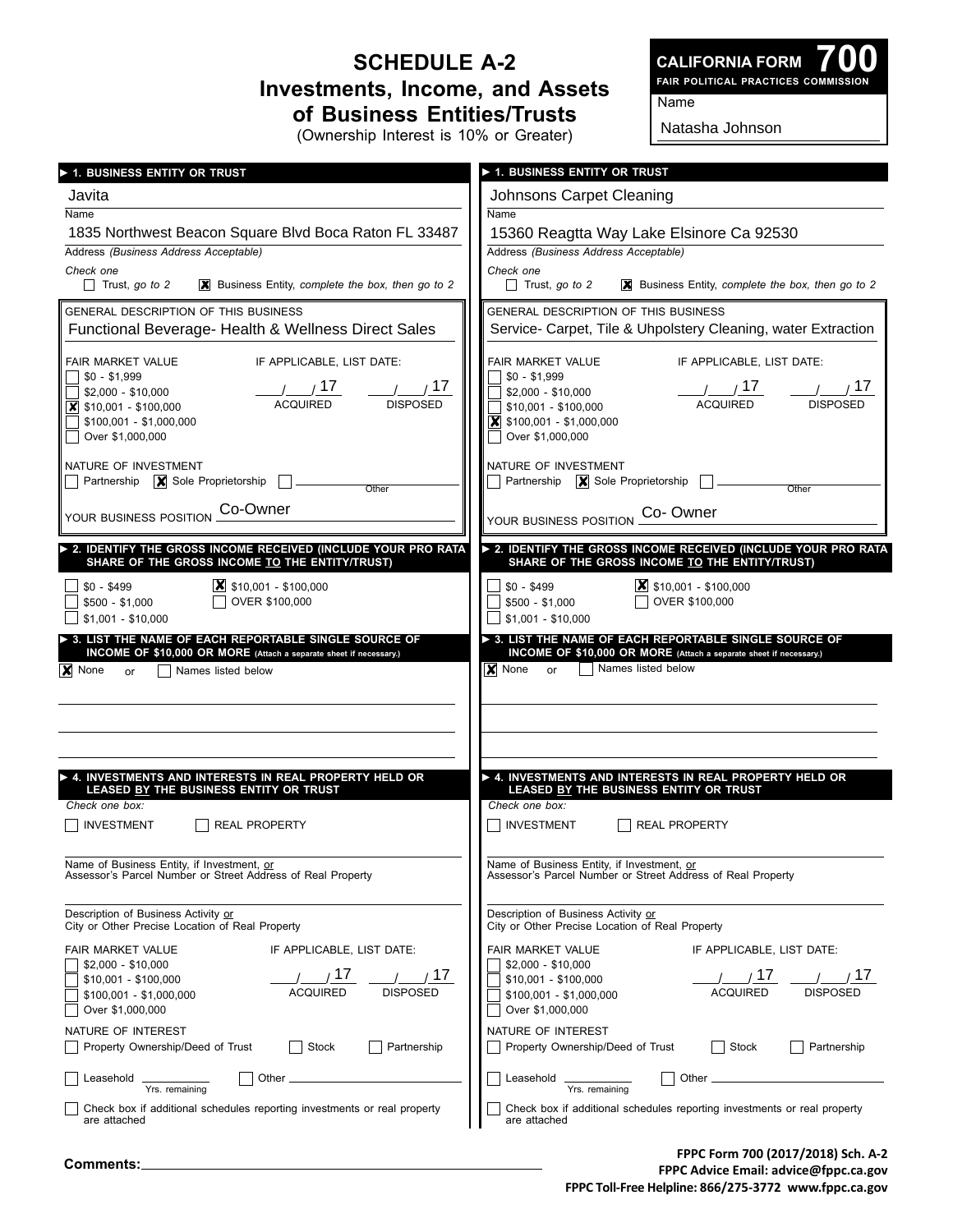## **Schedule C Income, Loans, & Business Positions**

(Other than Gifts and Travel Payments)

**700 Fair Political Practices Commission**

Name

Natasha Johnson

| <b>1. INCOME RECEIVED</b>                                                                                          | <b>1. INCOME RECEIVED</b><br>V                                                                                     |  |  |
|--------------------------------------------------------------------------------------------------------------------|--------------------------------------------------------------------------------------------------------------------|--|--|
| NAME OF SOURCE OF INCOME                                                                                           | NAME OF SOURCE OF INCOME                                                                                           |  |  |
| Javita                                                                                                             | Johnsons Carpet Cleaning                                                                                           |  |  |
| ADDRESS (Business Address Acceptable)                                                                              | ADDRESS (Business Address Acceptable)                                                                              |  |  |
| 7835 Northwest Beacon Square Blvd Boca Rotan FL 33487                                                              | 15360 Regatta Way Lake Elsinore Ca 92530                                                                           |  |  |
| BUSINESS ACTIVITY, IF ANY, OF SOURCE                                                                               | BUSINESS ACTIVITY. IF ANY. OF SOURCE                                                                               |  |  |
| Functional Beverage Health and wellness Direct Sales                                                               | Carpet Tile & Upholstery Cleaning water extraction                                                                 |  |  |
| YOUR BUSINESS POSITION                                                                                             | YOUR BUSINESS POSITION                                                                                             |  |  |
| Co- Owner Distribution                                                                                             | <b>Business Partner / Co-Owner</b>                                                                                 |  |  |
| No Income - Business Position Only<br><b>GROSS INCOME RECEIVED</b>                                                 | <b>GROSS INCOME RECEIVED</b><br>No Income - Business Position Only                                                 |  |  |
| $$500 - $1,000$<br>$$1,001 - $10,000$                                                                              | $$500 - $1,000$<br>$$1,001 - $10,000$                                                                              |  |  |
| $\bar{x}$ \$10,001 - \$100,000<br>OVER \$100,000                                                                   | $\bar{\mathbf{x}}$ \$10,001 - \$100,000<br>OVER \$100,000                                                          |  |  |
| CONSIDERATION FOR WHICH INCOME WAS RECEIVED                                                                        | CONSIDERATION FOR WHICH INCOME WAS RECEIVED                                                                        |  |  |
| Salary<br>$ \mathbf{X} $ Spouse's or registered domestic partner's income<br>(For self-employed use Schedule A-2.) | $ \mathbf{X} $ Spouse's or registered domestic partner's income<br>Salary<br>(For self-employed use Schedule A-2.) |  |  |
| Partnership (Less than 10% ownership. For 10% or greater use<br>Schedule A-2.)                                     | Partnership (Less than 10% ownership. For 10% or greater use<br>Schedule A-2.)                                     |  |  |
|                                                                                                                    |                                                                                                                    |  |  |
| (Real property, car, boat, etc.)                                                                                   | (Real property, car, boat, etc.)                                                                                   |  |  |
| Loan repayment                                                                                                     | Loan repayment                                                                                                     |  |  |
| Commission or<br>Rental Income, list each source of \$10,000 or more                                               | Commission or<br>Rental Income, list each source of \$10,000 or more                                               |  |  |
| (Describe)                                                                                                         | (Describe)                                                                                                         |  |  |
| Other_                                                                                                             | Other $\_\_$                                                                                                       |  |  |
| (Describe)                                                                                                         | (Describe)                                                                                                         |  |  |

You are not required to report loans from commercial lending institutions, or any indebtedness created as part of a retail installment or credit card transaction, made in the lender's regular course of business on terms available to members of the public without regard to your official status. Personal loans and loans received not in a lender's regular course of business must be disclosed as follows:

| NAME OF LENDER*                            | <b>INTEREST RATE</b>                                                                                                                                                                                                                               | TERM (Months/Years) |
|--------------------------------------------|----------------------------------------------------------------------------------------------------------------------------------------------------------------------------------------------------------------------------------------------------|---------------------|
| ADDRESS (Business Address Acceptable)      | -%<br>None<br><u>and the company of the company of the company of the company of the company of the company of the company of the company of the company of the company of the company of the company of the company of the company of the com</u> |                     |
| BUSINESS ACTIVITY, IF ANY, OF LENDER       | <b>SECURITY FOR LOAN</b><br>  None                                                                                                                                                                                                                 | Personal residence  |
| HIGHEST BALANCE DURING REPORTING PERIOD    |                                                                                                                                                                                                                                                    | Street address      |
| $$500 - $1,000$                            |                                                                                                                                                                                                                                                    | City                |
| $$1,001 - $10,000$<br>\$10,001 - \$100,000 | $\Box$                                                                                                                                                                                                                                             |                     |
| OVER \$100,000                             | $\Box$                                                                                                                                                                                                                                             | (Describe)          |
| <b>Comments:</b>                           |                                                                                                                                                                                                                                                    |                     |

**FPPC Form 700 (2017/2018) Sch. C FPPC Advice Email: advice@fppc.ca.gov FPPC Toll-Free Helpline: 866/275-3772 www.fppc.ca.gov**